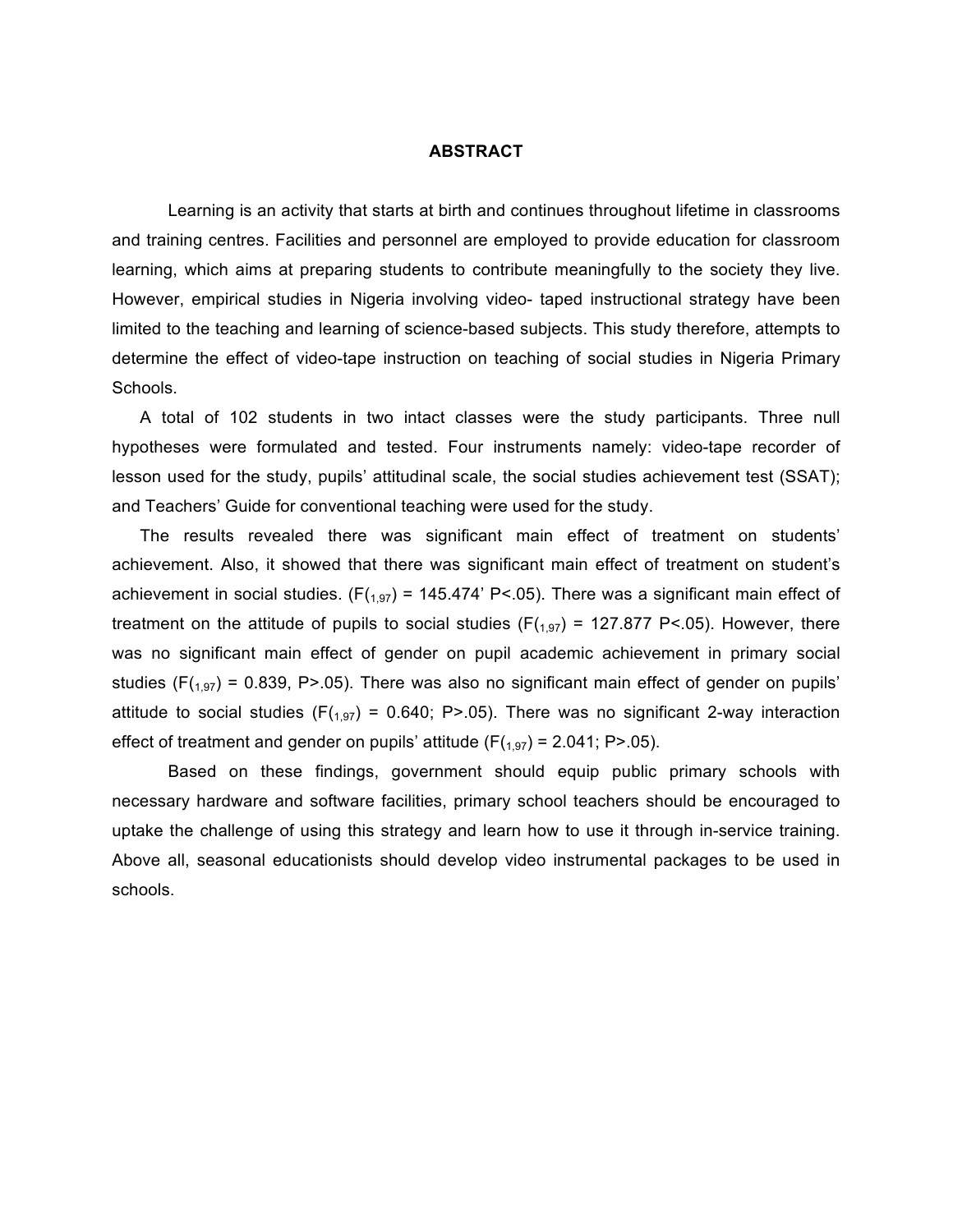# **EFFECTS OF VIDEOTAPE INSTRUCTIONS ON PRIMARY SCHOOL PUPILS ACHIEVEMENT IN SOCIAL STUDIES OWERRI, NIGERIA.**

**Theme: Formal Education 1 King Obinna Odor - University of Ibadan, Nigeria. 2 Nnenna Clara Igwe - Adeyemi College of Education, Ondo, Nigeria**

#### **INTRODUCTION**

Learning is an activity that starts at birth and can be expected to continue for a lifetime in classrooms and training centres, the learning takes place in a well organized way. Facilities and personnel are employed to provide and education designed for classroom learning, which aims to prepare all the students to work and participate in the society which the live.

Video as a media in education comes as the invention of educational technology. They are termed as instructional video. They are created for use in classrooms or in other educational settings. They are usually evaluated for language use, conflict and length and many of them are packaged as multimedia resources that include students' workbooks, teacher's guides, video transcripts and audio tapes. Agommuoh and Nzewi. (2003) reported that video-taped instruction has the qualities of providing a semi-permanent, complete and audio's visual record of event.

Erickson (1995) Barford and Weston (1997) Chambers (1997) Osokoya 1.0 (2007), highlight both at school and college level through video tape method over the traditional method Empirical studies in Nigeria involving video- taped instructional strategy have been limited to the teaching and learning of sciences, mathematics and English language. (Salawu 1999, Aiyelagbe, 1998, Ajeyi-Dopemu 1985, Aremu 1992, Ibode, 2004). This study attempt to determine the effect of video-tape instruction on teaching of social studies in Nigeria Primary Schools. Literature has also established that video-taped instruction has greatly improved the performance of children with special needs and slow learning abilities (Okwo, 1994, Mitchell, 1994, Aremu, 1992). If this is possible then it should produce better results in students with normal learning abilities which are the target of this study.

#### **Hypotheses of the study**

The following null hypotheses were tested for the study  $H0<sub>1</sub>$ : there is no significance main effect of treatment on pupils

- 1. Academic achievement in primary social studies
- 2. Attitude to primary social studies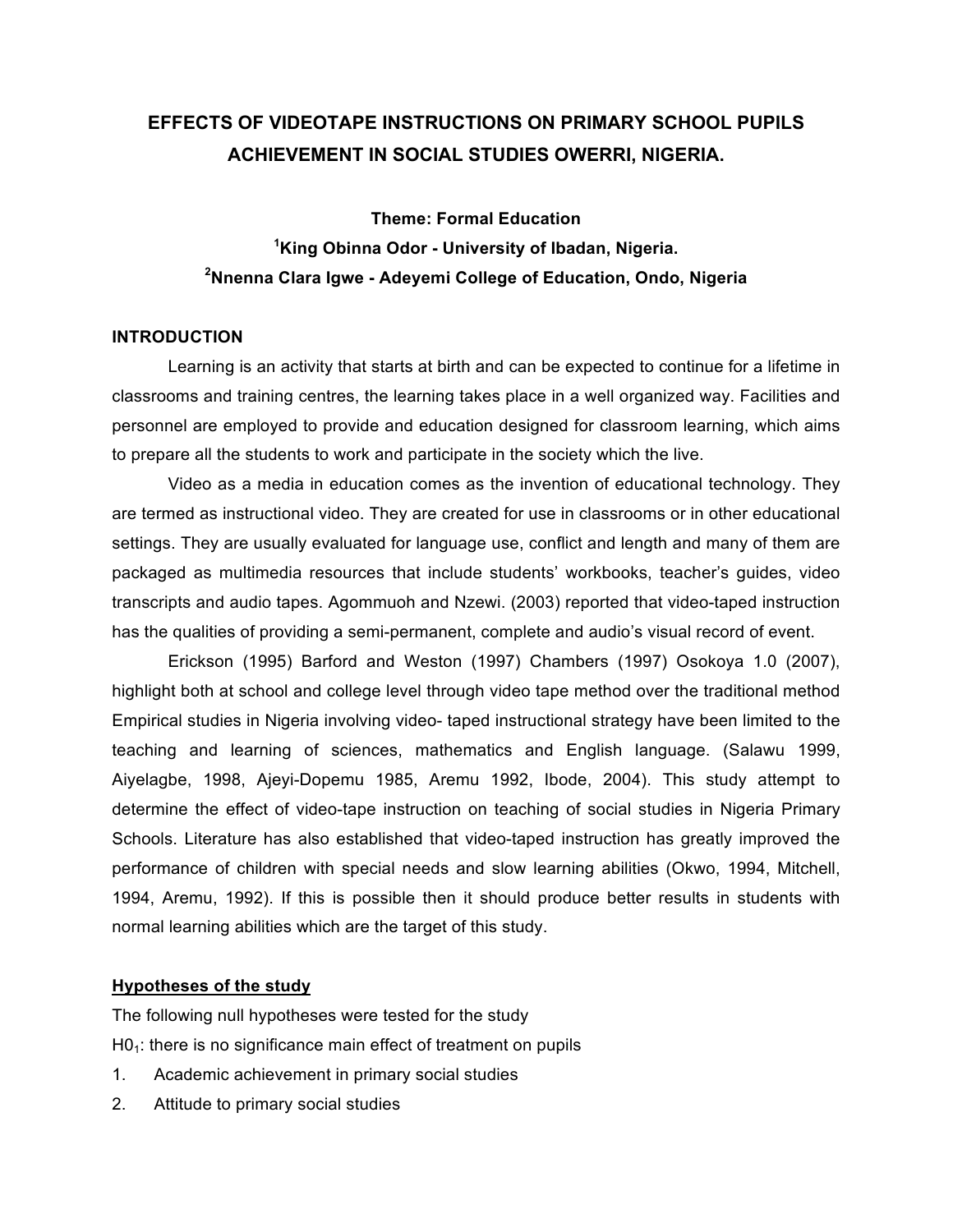H02: There is no significance main effect of gender on pupils

- (i) Academic achievement in primary social studies
- (ii) Attitude to primary social studies
- H0<sub>3</sub>: There is no significance interaction effect of treatment and gender on pupils
- (i) Academic achievement in primary social studies
- (ii) Attitude to primary social studies

## **METHODOLOGY**

Design the study adopted the quasi-experimental research design. Specifically, the study was non-randomized pretest, post-test group design. The design was chosen because intact classes were used instead of randomly composed samples.

The diagrammatic representation of the design is as shown.

- $O_1$   $X_1$   $O_2$  Experimental group
- $O_3$   $X_2$   $O_4$  (control) conventional group
- Where  $O_1$  and  $O_3$  represents pre-test
- $O<sub>2</sub>$  and  $O<sub>4</sub>$  represents post test
- $X_1$  represents treatment (video-taped instruction)
- $X<sub>2</sub>$  represents treatment (conventional method)

# **SAMPLE OF THE STUDY**

A total of 102 students studying in primary for drawn by purposive sampling technique from Government aided schools in Owerri (Township Primary School and Manstreet Primary School) were the sample for this study.

## **TOOLS FOR THE STUDY**

- (i) Entry behaviour test
- (ii) Pre/post-test

The content and the items of the above tools were validated while the subject experts established the face and content validity. item validity was done using discriminative and difficult indices. Reliability of tools was established by rational equivalence method.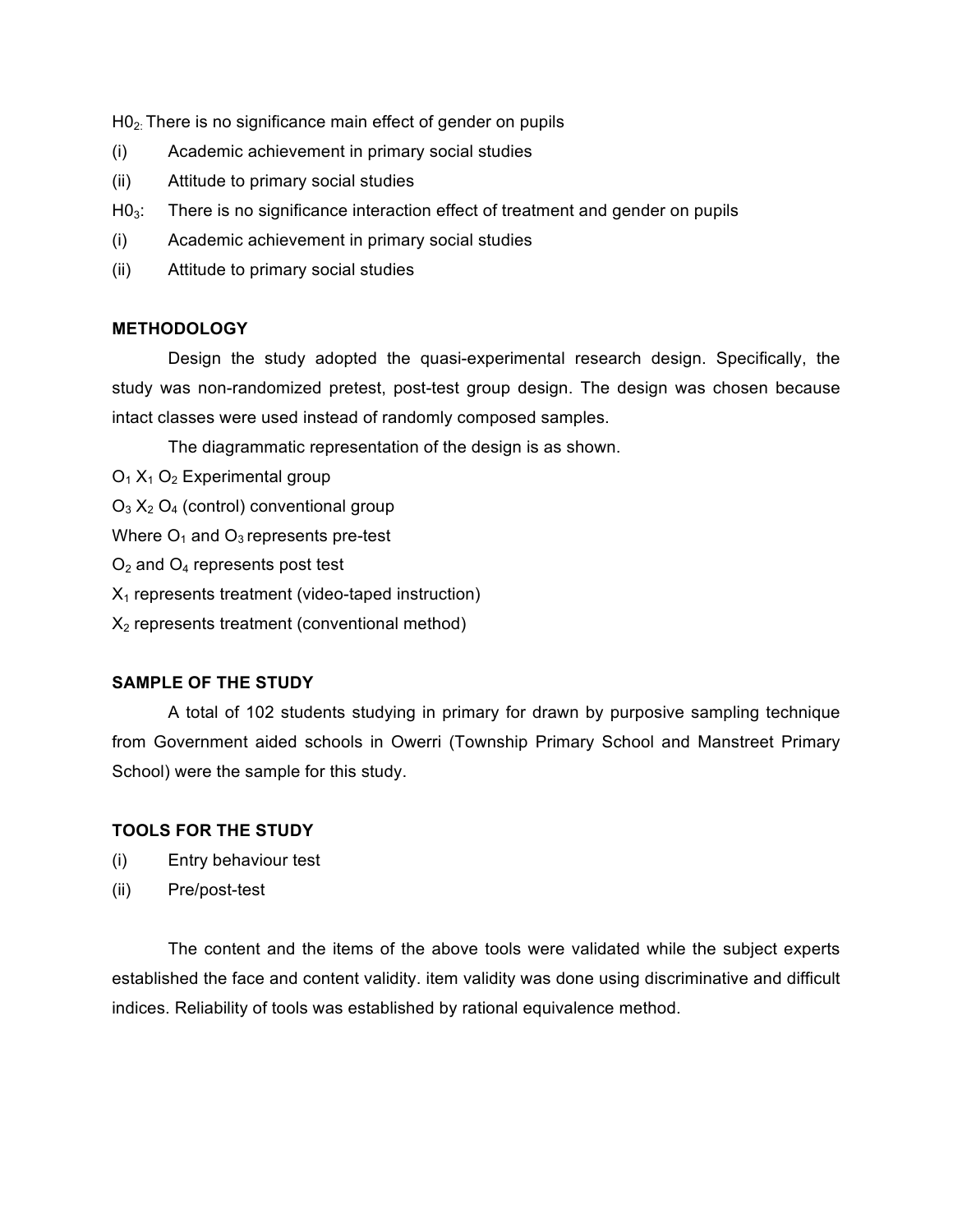#### **PROCEDURES**

- 1. The control group and experimental group were giving a pre-test
- 2. Academic contents in social studies was identified and sequenced
- 3. Different programmes for experimenting the control group and experimental group were prepared.
- 4. A pre-test for each unit was structured and administered to both the groups before instruction.
- 5. A post test for each module was structured and administered to both the groups after instruction A criterion test for the whole content was administered to both the groups
- 6. Suitable statistical techniques were employed to analyse the data collected

#### **ANALYSIS AND FINDING**

Objective-wise analysis was carried out and the results were interpreted.

(i) Analysis of covariance (ANCOVA) in pre-test and post test in experimental group

Table 1 summary of 2 x 2 x 2 Analysis of covariance (ANCOVA) of students Achievement scores by teaching methods and Gender

| <b>Source</b>          | Sum of    | Of             | <b>Mean</b> | F        | Sig. P | <b>Etasquare</b> |
|------------------------|-----------|----------------|-------------|----------|--------|------------------|
|                        | square    |                | square      |          |        |                  |
| Corrected model        | 3803.907  | $\overline{4}$ | 950.977     | 38.325   | .000   | .612             |
| Intercept              | 1651.366  | 1              | 1651.366    | 66.551   | .000   | .407             |
| <b>Pre Achievement</b> | 3.337     |                | 3.337       | .134     | .715   | .001             |
| Treatment              | 3609.729  | 1              | 3609.729    | .145.474 | .000   | .600             |
| <b>Sex</b>             | 20.813    | 1              | 20.813      | .839     | .362   | .009             |
| <b>Treatment Sex</b>   | 8.609     | 1              | 8.609       | .347     | .557   | .004             |
| Error                  | 2406.916  | 97             | 24.814      |          | Total  |                  |
| Total                  | 90952.000 | 102            |             |          |        |                  |
| <b>Corrected Total</b> | 6210.824  | 101            |             |          |        |                  |

Table 1 reveals that there is a significant main effect difference between experimental group and control group in post achievement score ( $F(1,97)$  = 145.474, P<.05). This implies that the treatment has significant main effect on pupils academic achievement. The null hypothesis is therefore rejected.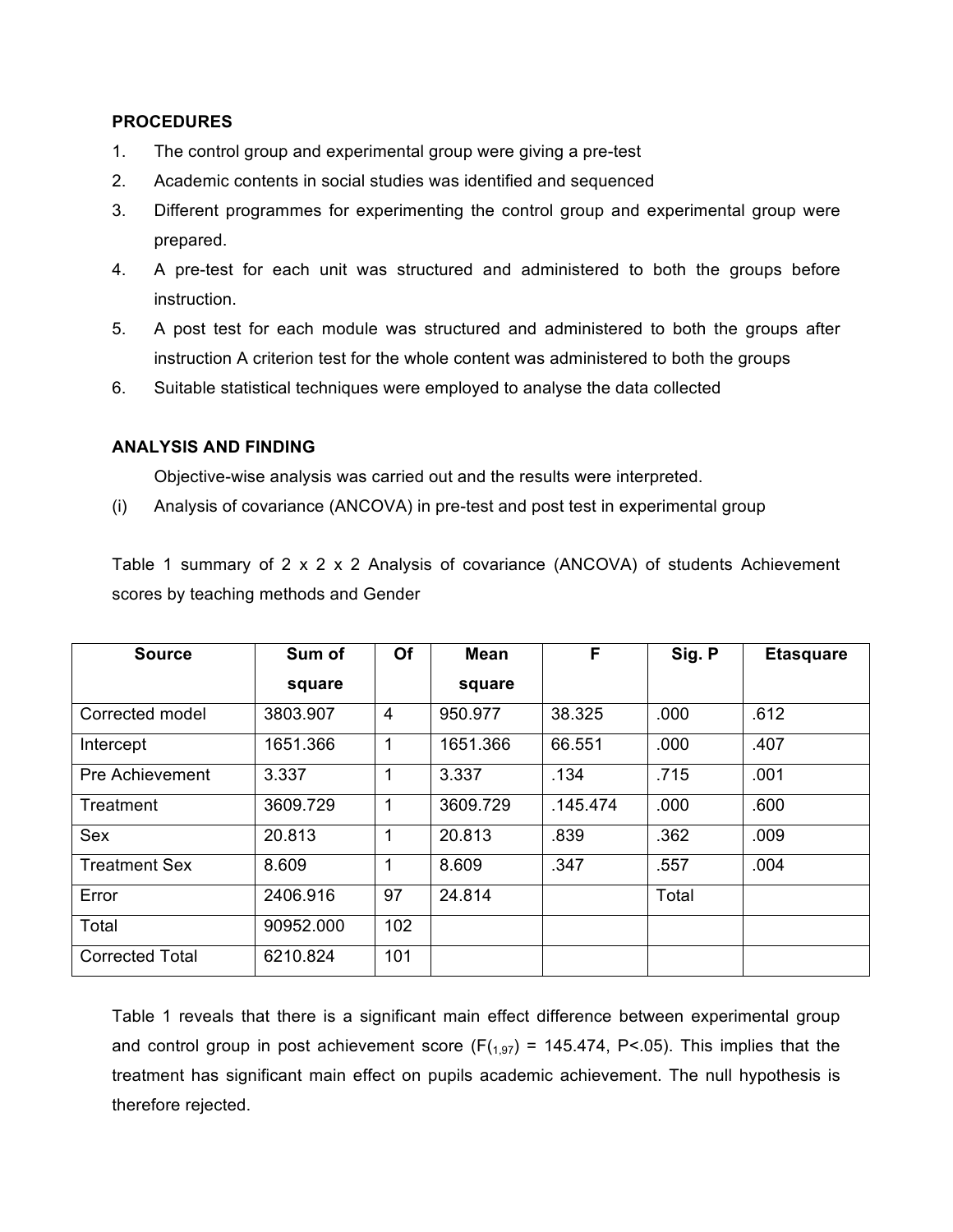Table 2: Estimated Marginal Means (Emm) on Achievement

| Treatment                         | <b>Mean</b> | <b>Std. Error</b> |
|-----------------------------------|-------------|-------------------|
| <b>Control</b>                    | 23.67       | 5.5               |
| Experimental (video taped   34.90 |             | 4.25              |
| instruction                       |             |                   |

Table 2 reveals that pupils exposed to video taped instructional strategy performed better (X 34.90) than those exposed to conventional strategy (X 23.67).

# **Table 3**

Summary of 2 x 2 x 2 Analysis of covariance (ANCOVA) on Attitude

| <b>Source</b>          | Sum of     | <b>DF</b> | <b>Mean</b> | S.F      | Sig. P | Eta square |
|------------------------|------------|-----------|-------------|----------|--------|------------|
|                        | square     |           | squares     |          |        |            |
| Corrected model        | 2174.568   | 4         | 543.642     | 32.180   | .000   | .570       |
| Intercept              | 2756.917   | 1         | 2756.917    | .163.192 | .000   | .627       |
| Pre<br>attitude        | .503       | 1         | .503        | .030     | .863   | .000       |
| covariance             |            |           |             |          |        |            |
| Treatment              | 2160.319   | 1         | 2160.319    | 127.877  | .000   | .569       |
| Sex                    | 10.805     | 1         | 10.805      | .640     | .426   | .007       |
| Treatment              | 34.475     | 1         | 34.475      | 2.041    | .156   | .021       |
| Error                  | 1638.687   | 97        | 16.894      |          |        |            |
| Total                  | 307324.000 | 102       |             |          |        |            |
| <b>Corrected Total</b> | 3813.255   | 101       |             |          |        |            |

 $R^2$  570 (Adjusted R squared = .553)

Table 3 reveals that there is a significant difference between experimental and control group in the post attitude score  $(F(1,97) = 127.877, P<.05)$ . This implies that the treatment has a significant main effect hence  $HO_{1b}$  is rejected

**Table 4: Estimated Marginal means (Emm) on Attitude**

| <b>Treatment</b> | <b>Mean</b> | <b>Std. Error</b> |
|------------------|-------------|-------------------|
| Control          | 49.98       | 5.37              |
| Experimental     | 59.12       | 2.20              |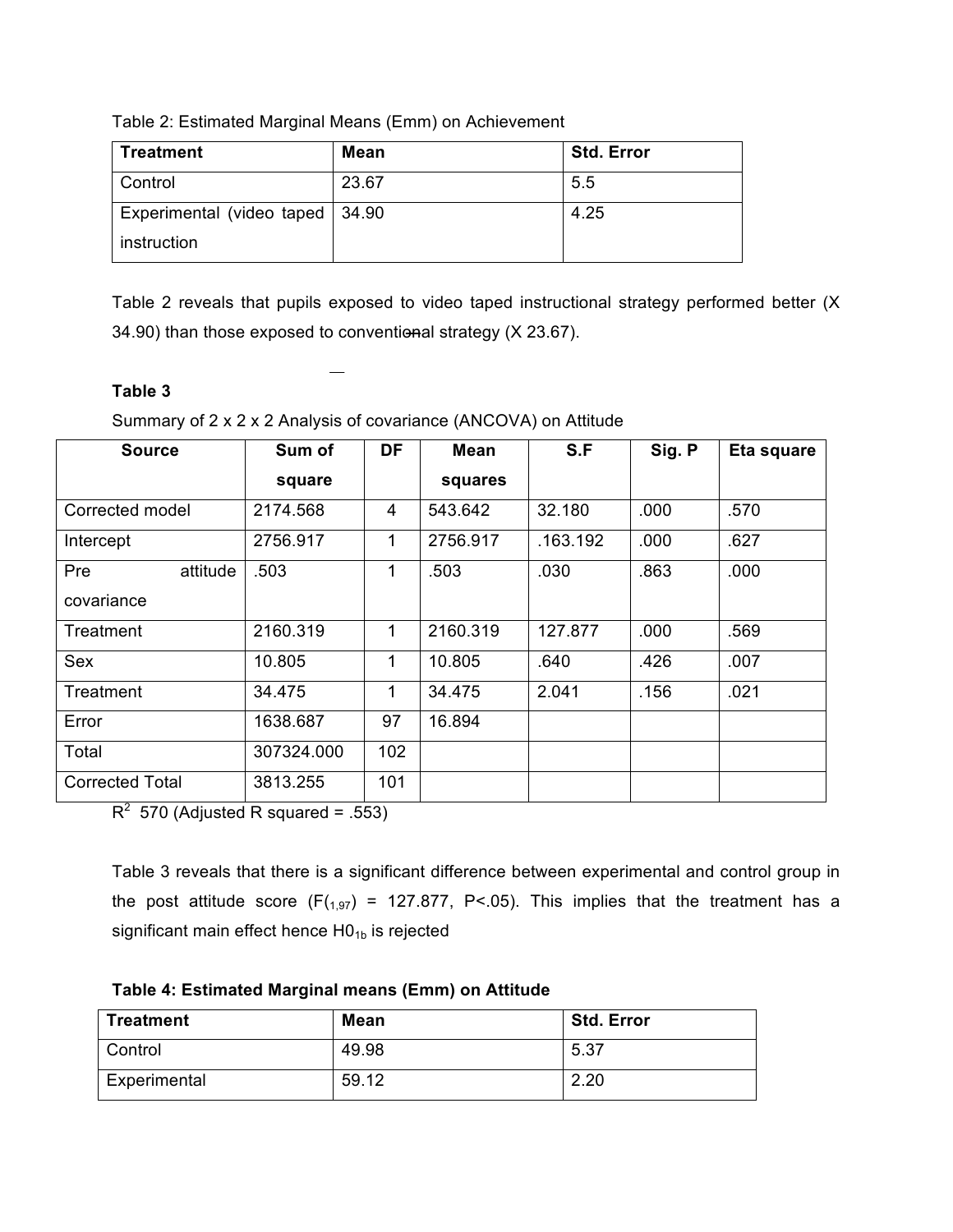Table 4 shows that pupils who were exposed to treatment video-taped instruction have a better attitude (X 59.12) than those exposed to conventional strategy.  $(X = 49.98)$ . HO<sub>2a</sub>: There is no significant main effect of gender on pupils academic achievement in primary social studies.

Table 1 reveals that the main effect of gender on pupils achievement in social studies is not significant (F(<sub>1,97</sub>) = 0.839, P>.05) here  $HO_2^{\ a}$  is not rejected

Ho2<sup>b</sup> There is no significant main effect of gender on pupils attitude to social studies.

Table 3 reveals that the main effect of gender on pupils attitude to social studies is not significant (F( $_{1,97}$ ) = ).640, P>.05) here H02<sup>b</sup> is not rejected

 $Ho<sub>3</sub><sup>a</sup>$ : There is no significant interaction effect of treatment and gender on pupils achievement in primary social studies.

Table 1 shows that the 2 way interaction effect of treatment and gender on pupils achievement is not significant (F<sub>(1,97</sub>) = ).347, P>.05), here H0<sub>z</sub><sup>a</sup> is not rejected.

H0 $_3$ <sup>b</sup>: There is no significant interaction effect of treatment and gender on pupils' attitude to social studies.

Table 3 reveals that the 2-way interaction effect of treatment and gender on pupils attitude is not significant (F(<sub>1,97</sub>) = 2.041, P>.05), hence H0<sub>z</sub><sup>b</sup> is not rejected.

#### **DISCUSSION AND FINDINGS**

The findings of the study suggest that:

- 1. Attainment of the concept and mastery of competencies can be possible through video cassette techniques at primary level.
- 2. This method creates interest, attention and learning attitude among students.

#### **LIMITATION**

- 1. This study is limited to pupils studying in primary five.
- 2. The investigation is limited to only two schools, which is located in Owerri Urban.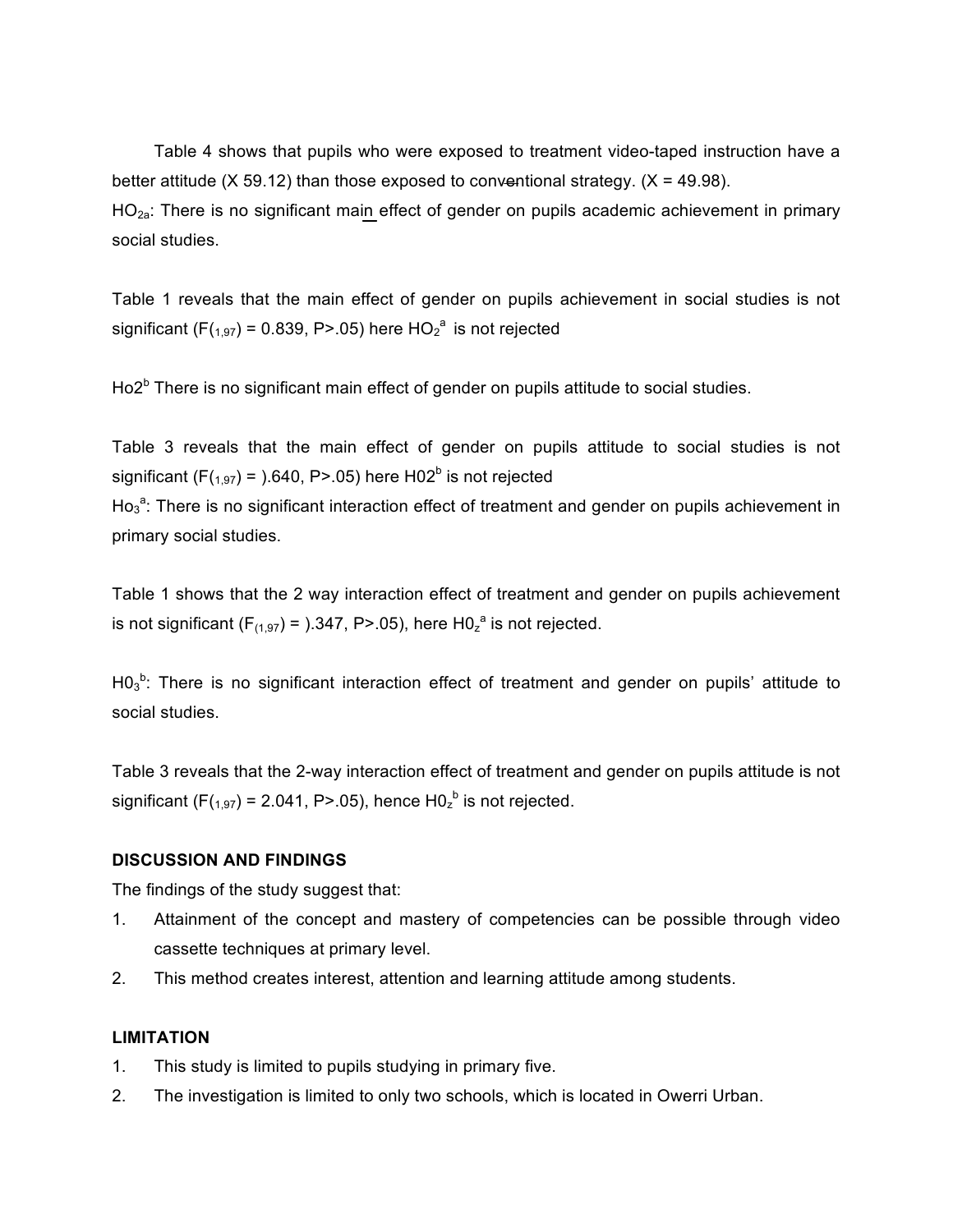- 3. The experiment is limited to only social studies subjects
- 4. Pupils in experimental group were curious to see video lessons unlike people in control group.

## **SUGGESTION FOR FURTHER RESEARCH.**

- i. The experiment may be extended to many schools and districts
- ii. The experiment may be conducted in other branches of academic subject also
- iii. Comparative study may be undertaken with reference to rural and urban, slow learners and quick learners and government schools, aided and self-financed schools
- iv. The experiment may be conducted to study the level of pupils retention towards this method.

## **IMPLICATIONS**

- 1. The outcome of the study proved that the teaching through video cassette is more effective than the traditional method in teaching social studies.
- 2. The services of the best teachers in each subject may be obtained for taking classes to prepare video cassette
- 3. This video taped instruction method can be modern approach as this is a tool which has great implication in all fields of instruction demonstrations and documentary projections.